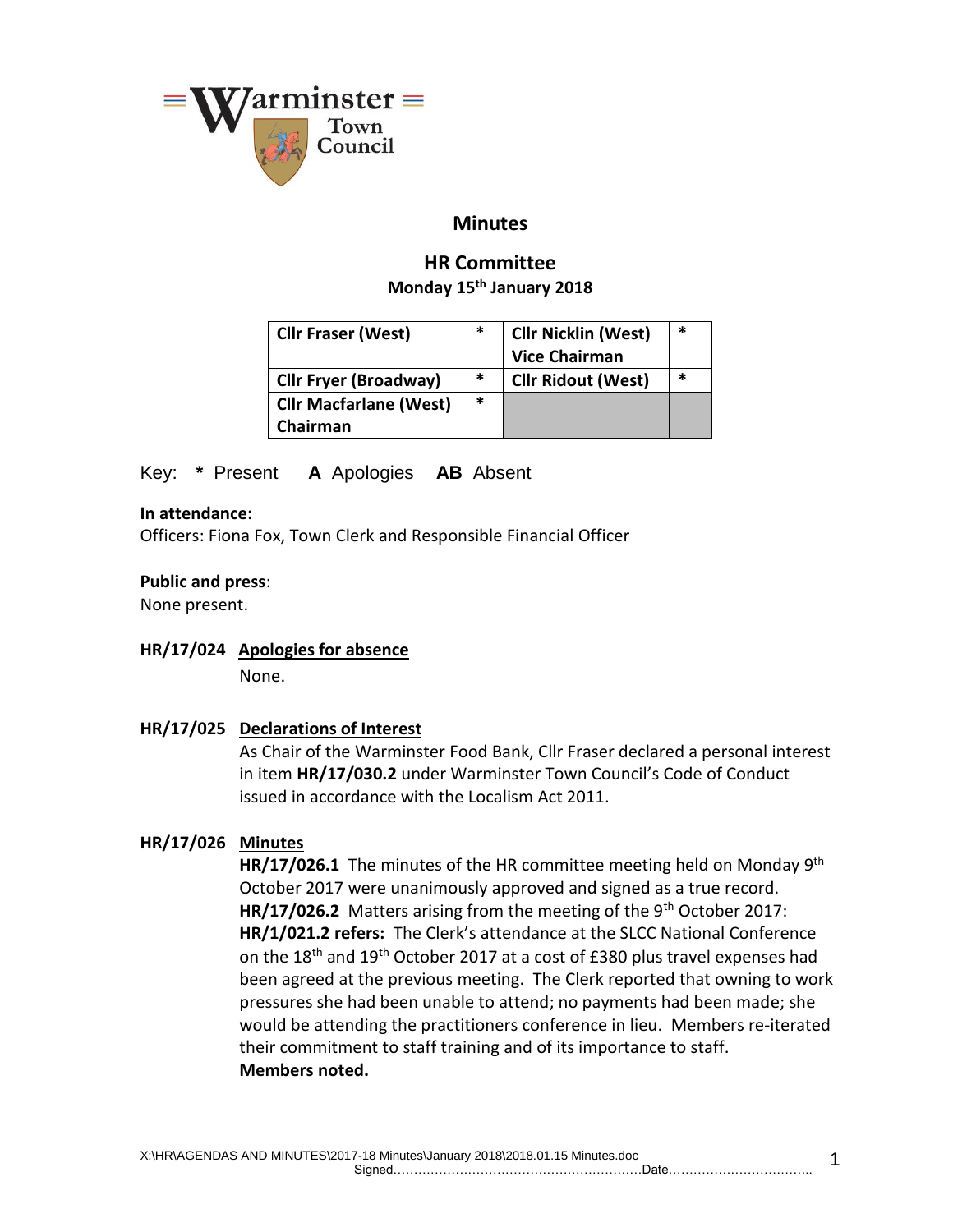#### **HR/17/027 Chairman's Announcements** None.

# *Standing Orders were suspended to allow for public participation*

**HR/17/028 To enable** members of the public to address the Council with an allowance of three minutes per person regarding any item on the agenda and **to receive** any petitions and deputations.

**None to report.**

# *Standing Orders were reinstated*

### **HR/17/029 Reports from Unitary Authority Members**

There were none to note.

### **HR/17/030 Health and Safety**

The HR committee has responsibility, under its Terms of Reference for the management of the Local Council Risk System (LCRS) assessments. The regular reports are carried out on a monthly, ad hoc and quarterly basis starting from the beginning of the municipal year. The review sheet for the period October - December 2017 inclusive was forwarded to members for their perusal. Of note: **HR/17/030.1 Community Centres/Civic Centre refers:** Members queried the F rating awarded to the Civic Centre and requested further information on the assessment criteria. It was noted that the F rating was dissapointing and Members would wish to see some improvement on this. The Clerk would provide this at the next meeting.

**HR/17/030.2 Dewey House refers:** There were two queries raised; that the Food Bank wall and the rear door respectively had not been painted as reported. The Clerk advised members that she believed the work had been done and would check and report back at the next meeting.

**The LCRS risk report was approved subject to the Clerk's report back as noted above.**

# *Confidential session pursuant to Section 1 (2) of the Public Bodies Admission to Meetings Act 1960*

**HR/17/031 Members resolved to exclude members of the public as the business to be transacted contained personal information pertaining to staff members.**

### **Staffing Matters**

**HR/17/032Members unanimously approved** the contract issued to the Facilities Events Assistant at 16 hours per week.

**HR/17/033 Members unanimously approved the recommendations contained within the Clerk's confidential report.**